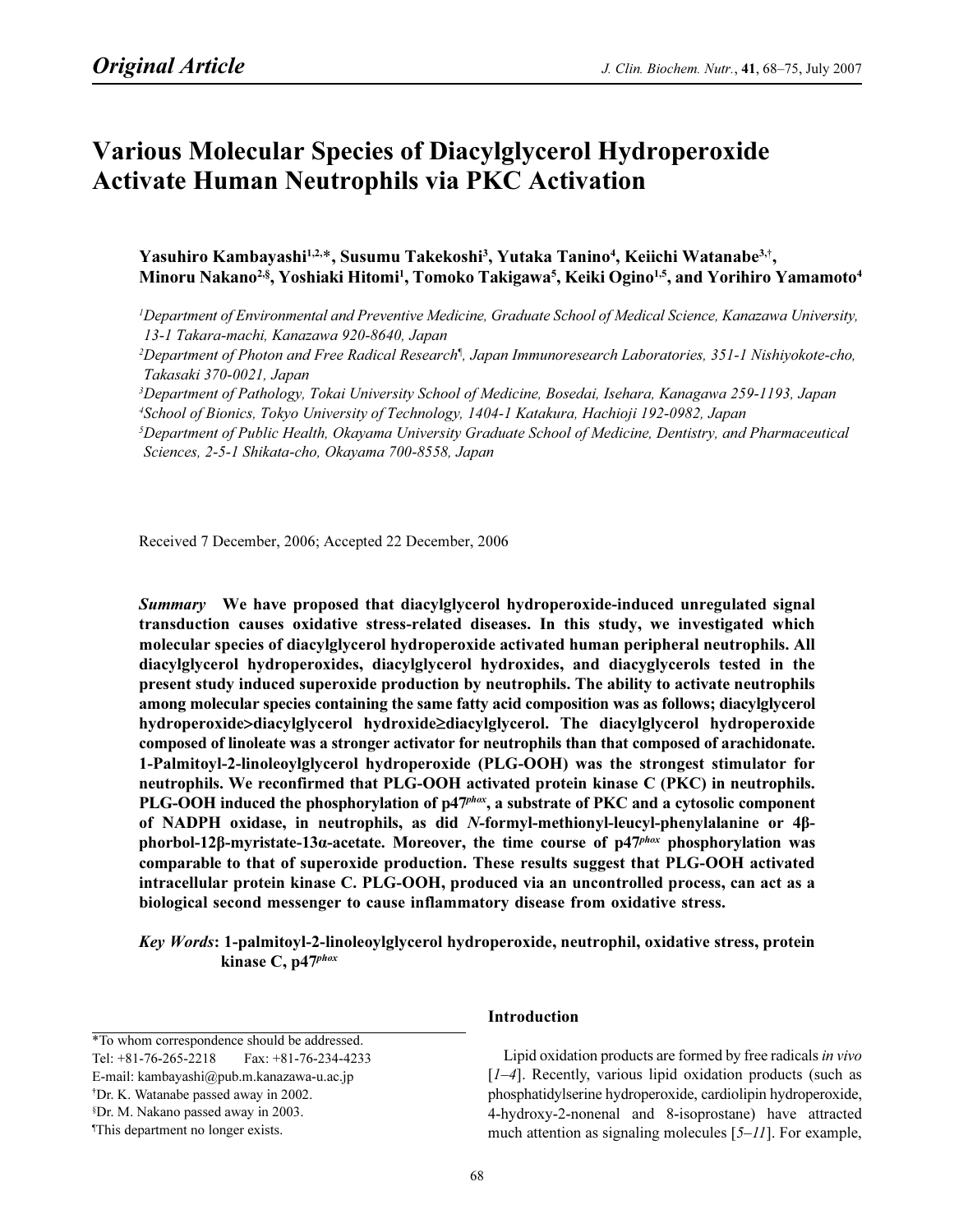phosphatidylserine hydroperoxide [5, 11] and cardiolipin hydroperoxide [5, 6] participate in the apoptotic process. We have previously reported that diacylglycerol (DAG) hydroperoxide (DAG-OOH), mainly dilinoleoylglycerol hydroperoxide, activated rat brain protein kinase C (PKC) [12] as strongly as 4β-phorbol-12β-myristate-13α-acetate (PMA), a powerful PKC activator [13]. DAG-OOH would be formed via the hydrolysis of phospholipid hydroperoxide by the action of phospholipase C (PLC) [14]. Oxidized phospholipids are formed by the oxidation of membrane phospholipids, since lipids are vulnerable to free radicalinduced oxidation [15]. This process is unregulated since it does not mediate a receptor in the biomembrane. PMA induces various diseases, such as cancer, via PKC activation [16, 17], but it is not a physiological molecule. Therefore, DAG-OOH is expected to work as a physiological PKC activator, which induces oxidative stress-related diseases (such as cancer, inflammatory disease, autoimmune disease, and atherosclerosis) [15].

We have also reported that 1-palmitoyl-2-linoleoylglycerol hydroperoxide (PLG-OOH) induced superoxide  $(O_2^-)$ production by human peripheral neutrophils [18]. Since other molecular species of DAG-OOH can be formed in the biological systems, it is important to confirm which molecular species of DAG-OOH activates neutrophils. O2<sup>′−</sup> is produced by human neutrophils via both PKC-dependent and -independent pathways [19, 20]. Therefore, we examined which pathway occurred in DAG-OOH-stimulated PMNs. PKC inhibitors, such as chelerythrine, staurosporine, and H-7, suppressed the production of O<sub>2</sub><sup>−</sup> from neutrophils activated by DAG-OOH [18], but this is indirect evidence. Since  $p47^{phox}$ , a cytosolic component of NADPH oxidase, is phosphorylated by PKC when O<sub>2</sub><sup>−</sup> is generated from neutrophils, the detection of phosphorylated p47phox is direct evidence for PKC activation in neutrophils  $[21]$ . If phosphorylation of  $p47<sup>phox</sup>$  is observed in DAG-OOH-stimulated neutrophils, it indicates the activation of PKC in neutrophils by DAG-OOH.

In the present study, we investigated which molecular species of DAG-OOH activate human peripheral neutrophils and the phosphorylation of  $p47<sup>phox</sup>$  in neutrophils stimulated by DAG-OOH.

## Materials and Methods

### **Materials**

1-Palmitoyl-2-linoleoyl-phosphatidylcholine, 1-stearoyl-2 linoleoyl-phosphatidylcholine, 1-palmitoyl-2-arachidonoylphosphatidylcholine, 1-stearoyl-2-arachidonoyl-phosphatidylcholine, 1,2-dioleoylglycerol (OOG), and 1-oleoyl-2-acetylglycerol (OAG) were purchased from Funakoshi Co. Ltd. (Tokyo, Japan). PMA, N-formyl-methionyl-leucyl-phenylalanine (fMLP), bacillus cereus PLC (type IX), and soybean lipoxygenase (type 1B) were obtained from Sigma Chemical

Co. (St. Louis, MO). 2-Methyl-6-(p-methoxyphenyl)-3,7 dihydroimidazo [1,2-a] pyrazin-3-one (MCLA) was obtained from Tokyo Chemical Industry Co. Ltd. (Tokyo, Japan). Chelex®100 was purchased from Bio-Rad Laboratories, Inc. (Hercules, CA). [<sup>32</sup>P]-Orthophosphoric acid was purchased from NEN™ Life Science Products, Inc. (Boston, MA). Solvents and other reagents were of the highest grade available. Rabbit polyclonal anti-p47<sup>phox</sup> antibody was from Dr. Naoki Okamura (Hiroshima University School of Medicine) [22].

# Preparation of various molecular species of diacylglycerol, their hydroperoxides and their hydroxides

Various molecular species of DAG, DAG-OOH and DAG hydroxide (DAG-OH) were prepared as previously reported [18] with some modifications. Phosphatidylcholine (PC) was purified using reversed-phase HPLC prior to use. PC  $(6 \mu g)$  was oxidized with lipoxygenase  $(2.6 \text{ mg})$  in 0.2 M borate buffer treated with Chelex 100 (pH 9, 20 ml) containing 3 mM sodium deoxycholate for 20 min by mixing vigorously at room temperature under air. If necessary, sodium borohydride was added to the reaction mixture to reduce the phosphatidylcholine hydroperoxide (PC-OOH) after the reaction was over. Solid phase extraction was performed with a Sep-Pak C18 cartridge (10 g, Waters Co., Milford, MA), which was pretreated with 100 ml of 100  $\mu$ M EDTA aqueous solution. The reaction mixture containing PC-OOH or PC hydroxide (PC-OH) was applied to the cartridge after it was equilibrated with 100 ml of water. PC-OOH or PC-OH was eluted with 100 ml of methanol after washing with 200 ml of water. PC-OOH or PC-OH was purified with reversed-phase HPLC after the eluate was concentrated with a rotary evaporator, and it was filtered with a 0.22 µm filter (MILLEX®-GP; Millipore Co., Bedford, MA). The PC, PC-OOH, or PC-OH was hydrolyzed by PLC in 50 mM Tris-HCl (pH 7.4) containing 40% methanol at 37°C. The reaction was monitored with HPLC. The DAG, DAG-OOH or DAG-OH formed was extracted with chloroform/methanol (2/1, by volume) three times. After the concentration of the collected lower layer using a rotary evaporator, DAG, DAG-OOH or DAG-OH was purified by HPLC with a CAPCELPAK C18 column (type: UG120,  $20 \times 250$  mm, 5 µm, Shiseido Co. Ltd., Tokyo, Japan) and methanol/2-propanol  $(=17/3,$  by volume) as the mobile phase at a flow rate of 10 ml/min. Their elution times were as follows; 15.8 min (PLG), 20.5 min (1-stearoyl-2-linoleoylglycerol; SLG), 15.5 min (1-palmytoyl-2-arachidonoylglycerol; PAG), 19.0 min (1-stearoyl-2-arachidonoylglycerol; SAG), 14.5 min (1,3-dilinoleoylglycerol; 1,3-LLG), 9.3 min (PLG-OOH), 10.5 min (SLG-OOH), 9.3 min (PAG-OOH), 10.5 min (SAG-OOH), 8.5 min (1,3-LLG-OOH), 9.3 min (PLG hydroxide; PLG-OH), 10.3 min (SLG-OH), 9.3 min (PAG-OH) and 10.8 min (SAG-OH). DAG was monitored at 215 nm. DAG-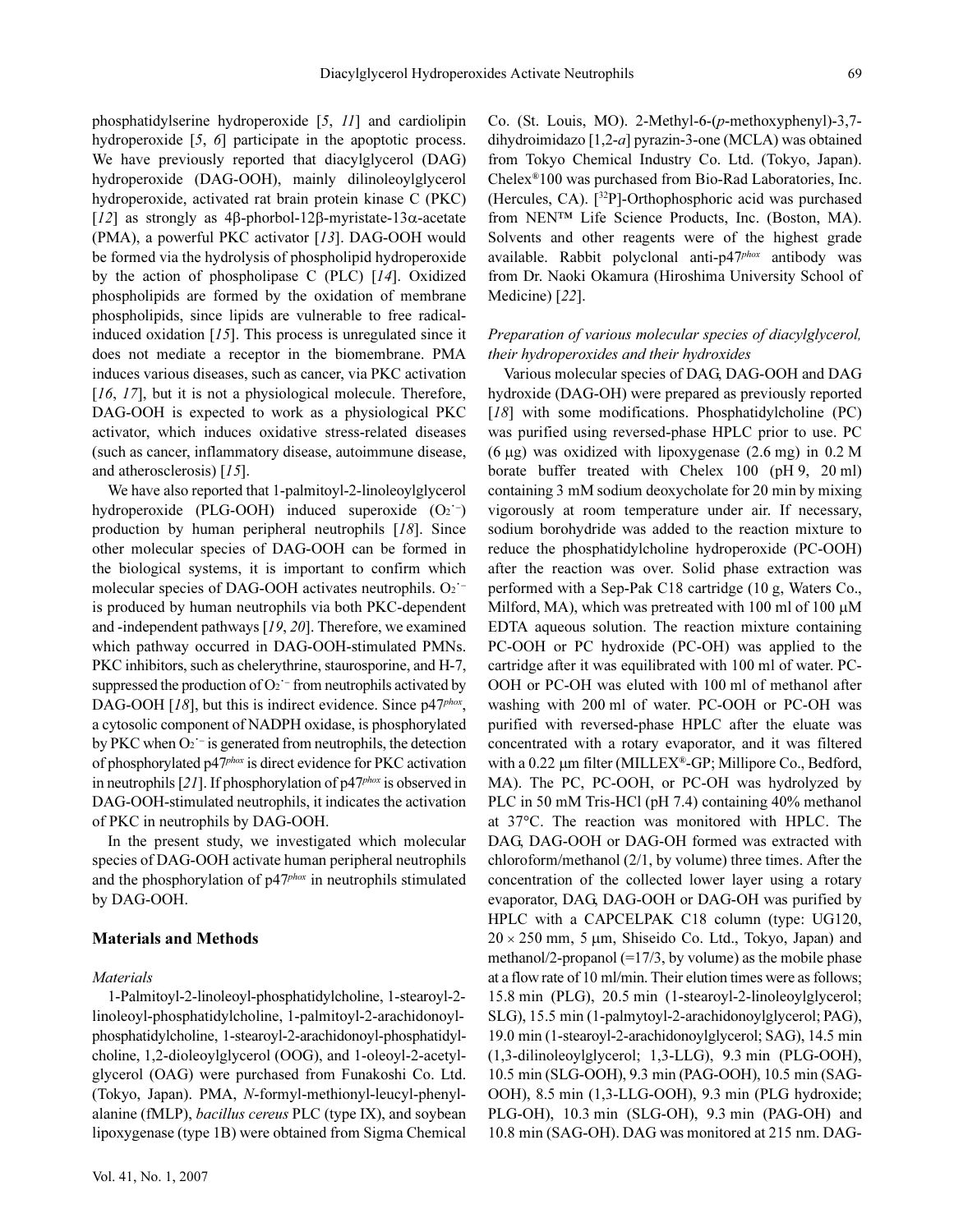OH or DAG-OOH was monitored at 234 nm. The concentration of DAG-OOH was determined using a hydroperoxidespecific, isoluminol chemiluminescence assay [23]. The absence of hydroperoxide in DAG-OH and DAG was also confirmed using this assay. The concentration of DAG-OH was estimated from its absorbance at 234 nm using an assumed molar extinction coefficient, 28,000 M<sup>-1</sup>cm<sup>-1</sup> [24]. The concentration of DAG was calculated from their weights.

### Measurement of MCLA-dependent chemiluminescence

Blood was drawn from healthy volunteers. Neutrophils were prepared as described previously [18]. A glass cuvette containing neutrophils  $(5.0 \times 10^4 \text{ cells})$  and 2 µmol of MCLA in 1,990 *µ*l of Hanks' balanced salt solution containing 1.3 mM calcium ion and 0.9 mM magnesium ion was incubated at 37°C for 3 min under air. Thereafter, 10 µl of a stimulator, such as 800  $\mu$ M or 1.6 mM DAG, DAG-OOH, or DAG-OH, or 200 µM fMLP dissolved in methanol, was added to the reaction mixture using a microsyringe. MCLA-dependent luminescence (O2˙<sup>−</sup> production [25]) was recorded using a luminescence reader (type: BLR-301, Aloka Co. Ltd., Tokyo, Japan).

#### Detection of phosphorylated p47<sup>phox</sup>

Neutrophils were suspended in calcium ion, phosphatefree buffer (10 mM HEPES, 137 mM sodium chloride, 5.4 mM potassium chloride, 5.6 mM D-glucose, 0.8 mM magnesium chloride, and 0.025% BSA, pH 7.4) at  $1.0 \times 10^7$ cells/ml  $[26]$ .  $[32P]$ -Orthophosphate was added to the neutrophil suspension at 100  $\mu$ Ci/10<sup>7</sup> cells and the cells were incubated at 37°C for 60 min with gentle mixing every 10 min. After 3 washes, calcium ion, phosphate-free buffer was added to the pellet  $(1.0 \times 10^7 \text{ cells/ml})$ .

Neutrophils  $(1.0 \times 10^7 \text{ cells/mL} \times 300 \text{ µ})$  were suspended in phosphate-free buffer (695 µl; 10 mM HEPES, 137 mM sodium chloride, 5.4 mM potassium chloride, 1.26 mM calcium chloride, 5.6 mM D-glucose, 0.8 mM magnesium chloride, and 0.025% BSA, pH 7.4) [26]. After preincubation for 1 min at 37°C, the reaction was started by adding 5 µl of stimulator dissolved in methanol (1.6 mM PLG-OOH, 200 µM fMLP or 640 nM PMA). The reaction was stopped by centrifugation (12,000 rpm  $\times$  10 s) at the times described in the figure legends, and the supernatant was removed. Two hundred microliters of lysis buffer (200 µM phenylmethylsulfonyl fluoride, 3 µM leupepsin, 2 µM pepstatin, 1  $\mu$ M staurosporine, 100 nM calysurin A, 100  $\mu$ M  $o$ vanadate, 150 mM NaCl, and 1% NP-40 in 50 mM Tris-HCl (pH 8); protease inhibitor cocktail (Boehringer Mannheim, Mannheim, Germany) plus staurosporine) was added to the pellet and mixed vigorously for 1 min. After centrifugation, 5 µl of rabbit polyclonal anti-p $47<sup>phox</sup>$  antibody was added to the supernatant and the solution was rotated at 4°C for 1.5 h.

Eighty microliters of 10% protein A sepharose CL-4B in NET gel buffer (Tris buffer containing NP-40, EDTA, and gelatin) was added and the solution was rotated at 4°C for 1 h. After 3 washes of the precipitate with lysis buffer, 40 µl of SDS-PAGE sample buffer was added and the samples were boiled at 100°C for 5 min. Electrophoresis was performed with a 10% polyacrylamide gel. A low molecular weight marker (Bio-Rad Laboratories, Inc., Herculus, CA) was used. Phosphorylated protein was detected using autoradiography.

#### Results

# Synthesis of various molecular species of DAG, DAG-OOH, and DAG-OH

We first synthesized various molecular species of DAG-OOH to investigate which molecular species of DAG-OOH activate neutrophils. PC-OOH was formed by the oxidation of PC with lipoxygenase and it was hydrolyzed with PLC to form DAG-OOH, as described in the "Materials and Methods" section (Fig. 1). 1,3-LLG-OOH was synthesized by autoxidation of 1,3-LLG with α-tocopherol. The structures of various molecular species of DAG-OOH used in the present study are shown in Fig. 2. Various molecular species of DAG-OH were synthesized via the hydrolysis of PC-OH, which was formed by the reduction of PC-OOH with sodium borohydride, with PLC (Fig. 1). Various molecular species of DAG were synthesized by the hydrolysis of PC with PLC (Fig. 1).

# Activation of neutrophils by various molecular species of DAG, DAG-OOH, or DAG-OH

The activation of neutrophils by various molecular species of DAG, DAG-OOH, or DAG-OH (4 µM each) was investigated (Fig. 3). Activation of neutrophils was evaluated using maximum MCLA-dependent luminescence intensity, which represents the maximum rate of  $O_2$ <sup> $-$ </sup> formation. No light emission was observed when only methanol was added to the neutrophil suspension (data not shown). The DAG-



Fig. 1. Procedures for the synthesis of diacyglycerol, diacylglycerol hydroperoxide, and diacylglycerol hydroxide.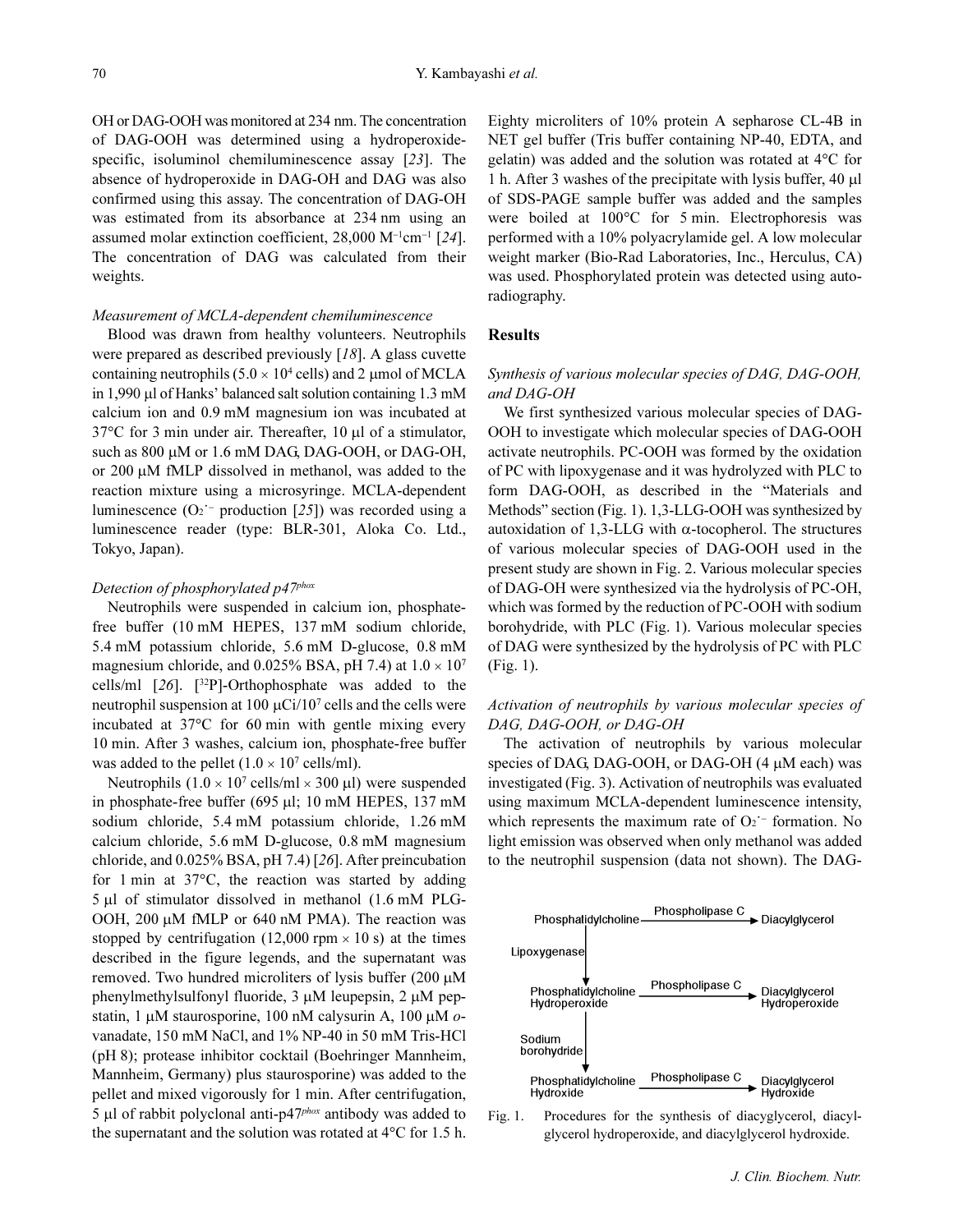

Fig. 2. Structures of various molecular species of diacylglycerol hydroperoxide used in the present study.



Fig. 3. Activation of neutrophils by diaclyglycerol hydroperoxides (A), diacylglycerol hydoxides (B), or diaclyglycerols (C). The maximum MCLA-dependent luminescence intensity was measured as the rate of superoxide anion formation from neutrophils  $(2.5 \times 10^4 \text{ cells/ml})$ . The concentration of each stimulator used here was 4  $\mu$ M. One micromolar MCLA was used in this experiment. Results are expressed as means  $\pm$  standard deviations ( $n = 5$ ). Abbreviations used in the figures are as follows; PAG, 1-palmitoyl-2-arachidonoylglycerol; PLG, 1-palmitoyl-2-linoleoylglycerol; SAG, 1-stearoyl-2-arachidonoylglycerol; SLG, 1-stearoyl-2-linoleoylglycerol; 1,3-LLG, 1,3-dilinoleoylglycerol; OAG, 1-oleoyl-2-acetylglycerol; OOG, 1,2-dioleoylglycerol; -OOH, hydroperoxide; -OH, hydroxide.

OOH or DAG-OH composed of linoleate hydroperoxide (hydroxide) was a more powerful activator of neutrophils than that composed of arachidonate hydroperoxide (hydroxide) (Fig. 3A, B). The activation of neutrophils by 1,3-LLG-OOH was weaker than that by any 1,2-DAG-OOH, as reported previously [18]. The difference in the fatty acid composition of DAG species, including 1,2-dioleoylglycerol (OOG), which is widely used as a PKC activator, did not affect the maximum luminescence intensity (Fig. 3C). PLG-OOH was the strongest activator of neutrophils among the various DAG, DAG-OOH, and DAG-OH species tested in the present study. Moreover, the activation of neutrophils by PLG-OOH was significantly stronger than that by 1-oleoyl-2 acetylglycerol (OAG), which is generally used as a stimulator of cells (Fig. 3A). Based on these findings, PLG-OOH was used in the subsequent experiments. The ability to activate neutrophils among molecular species containing the same fatty acid composition was as follows; DAG-OOH>DAG-OH≥DAG. This order did not change when  $8 \mu M$  of stimulator was used (data not shown). No significant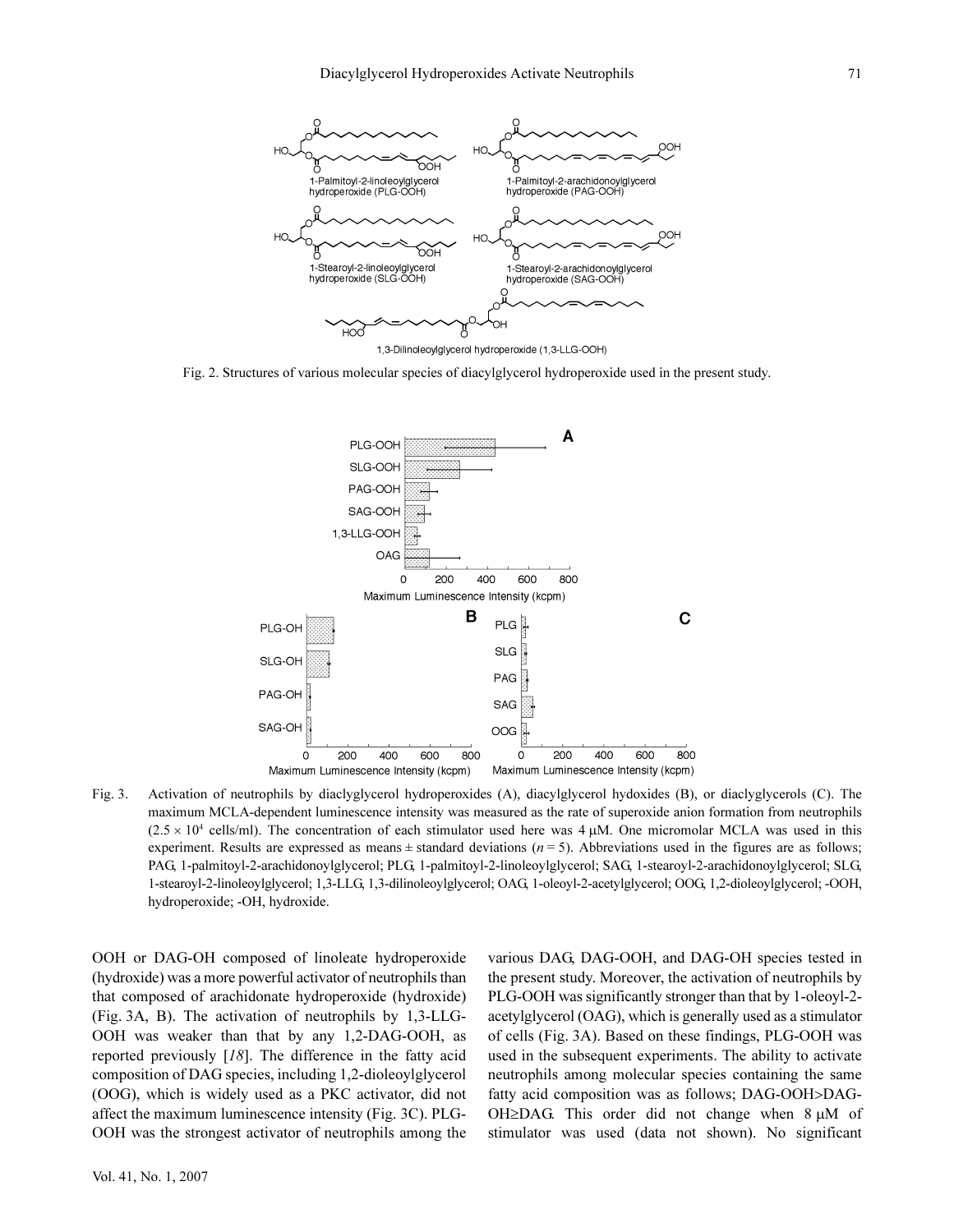difference between the activation of PKC by DAG-OOH and that by DAG-OH in vitro has been reported [12]. Further studies are needed to elucidate why different results were obtained in vitro versus ex vivo.

# Phosphorylation of  $p/47$ <sup>phox</sup> in neutrophils by the stimulation of DAG-OOH

The activation of PKC in neutrophils by DAG-OOH was reconfirmed. p47<sup>phox</sup> is a cytosolic factor of NADPH oxidase, and known as a substrate of PKC [21]. When only methanol (0.5% to solution) was added to the neutrophil suspension, p47phox was not phosphorylated after 2 min at 37°C (Fig. 4).  $p47<sup>phox</sup>$  was phosphorylated in 8  $\mu$ M PLG-OOH-stimulated neutrophils, as in PMA (3 nM)-stimulated or fMLP (1  $\mu$ M)stimulated neutrophils (Fig. 4).

The phosphorylated  $p47<sup>phox</sup>$  at 1 min after stimulation decreased at 2 min in both fMLP (1 µM)-stimulated and PLG-OOH (8 µM)-stimulated neutrophils (Fig. 5A). This change was comparable to that in MCLA-dependent luminescence intensity  $(1 \mu M \text{ fMLP}; \text{Fig. 5B}, 8 \mu M \text{ PLG-OOH}; \text{Fig. 5C}).$ These results suggest that p47<sup>phox</sup> was phosphorylated by PKC in PLG-OOH-stimulated neutrophils. In fact, the production of O<sub>2</sub><sup>−</sup> was inhibited by serine/threonine kinase inhibitors and PKC inhibitors, such as staurosporine, H-7, and chelerythrine [18].

## Discussion

The activation of human neutrophils by various molecular species of DAG, DAG-OOH, and DAG-OH was investigated in the present study. In order of the amount of PC in rat liver, the species ranked as follows; SAPC (16.1%)>SLPC (14.8%)>PLPC (14.1%)>PAPC (9.7%) [27]. In terms of the amount of fatty acid in the phospholipids of mammalian cells, fatty acid ranked as follows; palmitate (33%)>oleate (25%)> stearate (12%)>linoleate (10%)>arachidonate (8%) (human neutrophil phospholipids) [28], palmitate (33%)*>*arachidonate (19%)>stearate (16%)>oleate (13%)>linoleate (7%) (human coronary artery phospholipids) [29], and linoleate  $(25\%)$ stearate (24%)>palmitate (17%)>arachidonate (16%) (rat heart phosphatidylcholine at 100 days old) [30]. Almost all phospholipids in mammalian cells have a saturated fatty acid at the sn-1 position and an unsaturated fatty acid at the sn-2 position. Oleate is not easily oxidized by free radicals.



Fig. 4. Phosphorylation of  $p47<sup>phox</sup>$  in neutrophils  $(3 \times 10^6 \text{ cells/m})$ ml) activated by various stimulators. Lane 1; Methanol (0.5% of solution) was used in the control experiment (2 min). Lane 2; Three nanomolar 4β-phorbol-12βmyristate-13α-acetate (PMA) was used, and stimulation was stopped at 5 min. Lane 3; One micromolar N-formylmethionyl-1-leucyl-phenylalnine (fMLP) was used, and stimulation was stopped at 2 min. Lane 4; Eight micromolar 1-palmitoyl-2-linoleoylglycerol hydroperoxide (PLG-OOH) was used, and stimulation was stopped at 2 min.



Fig. 5. Time course of p47<sup>phox</sup> phosphorylation in neutrophils  $(3 \times 10^6 \text{ cells/ml})$  stimulated by 1  $\mu$ M N-formyl-methionyl-1-leucylphenylalnine (fMLP) or 8 µM 1-palmitoyl-2-linoleoylglycerol hydroperoxide (PLG-OOH) (A). Time-dependent change in MCLA-dependent luminescence from 1  $\mu$ M fMLP-stimulated neutrophils (2.5 × 10<sup>4</sup> cells/ml) (B) and 8  $\mu$ M PLG-OOHstimulated neutrophils  $(2.5 \times 10^4 \text{ cells/ml})$  (C).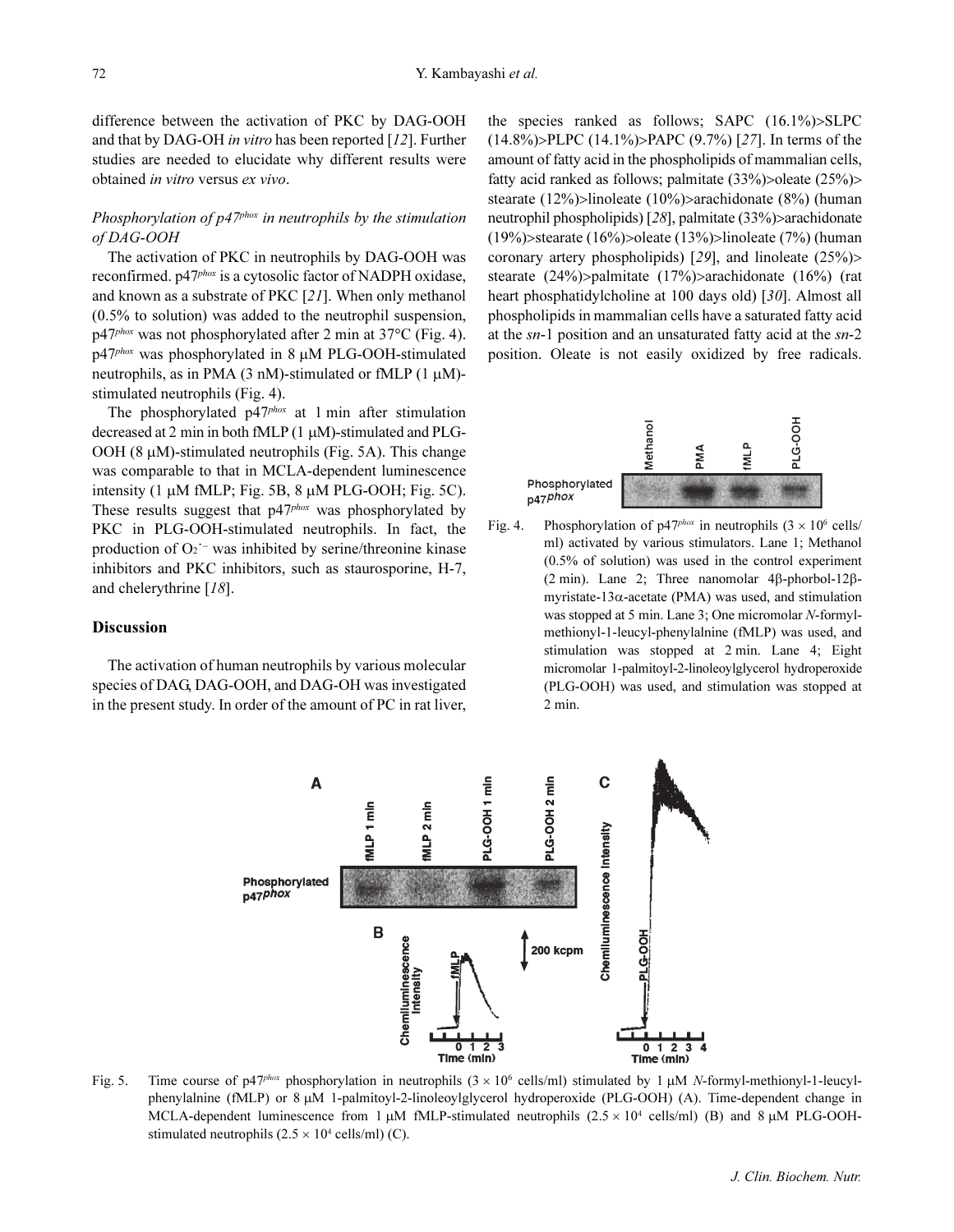Therefore, diacylglycerols with palmitate or stearate at the sn-1 position and linoleate or arachidonate at the sn-2 position were used in the present study. Although all molecular species of DAG, DAG-OOH, and DAG-OH containing these fatty acids activated human neutrophils, PLG-OOH was the most potent activator.

Human neutrophils have  $PKC\alpha$  and  $PKC\delta$  [31]. We also detected these PKC isoforms in neutrophils in the Western blot analysis (data not shown). Recently, it was found that DAG-OOH activated various PKC isoforms in vitro, but only  $PKC\alpha$  and  $PKC\delta$  were activated by DAG-OOH more strongly than by DAG (our unpublished data). These PKC isoforms may be involved in the activation of neutrophils by PLG-OOH.

Calcium, phospholipid-independent activity of bovine brain PKC is increased by oxidation of the regulatory domain of PKC by hydrogen peroxide or periodate [32, 33]. Even PKC in cells (PKCγ in N/N1003A cells [34] and PKCδ in COS-7 cells [35]) was oxidized by hydrogen peroxide and was activated. Oxidation of PKC by PLG-OOH might cause neutrophil activation in the present study. However, 8 µM PC-OOH, linoleate hydroperoxide, and hydrogen peroxide did not induce production of O<sub>2</sub><sup>′−</sup> by human neutrophils in our previous study [18]. Moreover, we reconfirmed the activation of PKC in neutrophils by PLG-OOH using p47<sup>phox</sup> phosphorylation in the present study. Therefore, PLG-OOH might activate PKC in neutrophils directly. PKCδ is activated via tyrosine phosphorylation by high concentrations (mM) of hydrogen peroxide [36, 37]. Further study is needed to clarify whether tyrosine residues of PKCδ in neutrophils are phosphorylated by PLG-OOH stimulation.

It has been suggested that oxidative stress causes disease, cancer, and aging through the accumulation of oxidative damage, including the oxidation of DNA, lipids, and proteins [15]. However, there is little direct evidence that oxidative damage is the cause of various diseases, although much indirect evidence has been reported. We previously proposed that DAG-OOH, formed by the actions of PLC after the oxidation of biomembrane phospholipids by free radicals [14], activates PKC, and causes diseases such as cancer, since this signal is not regulated by receptors (Fig. 6) [12, 16]. In the present study, we confirmed that PLG-OOH activates intracellular PKC. This result suggests that our proposal occurs in biological systems.

The activation of neutrophils is involved in inflammatory diseases (for example; acute inflammatory liver injury [38] and chronic inflammatory airway disease [39]). PKC is activated under oxidative stress [40] (for example; cardiac reperfusion [41], diabetic nephropathy [42] and ischemia reperfusion of skeletal muscle [43]). In some cases, PLG-OOH may activate PKC.

In summary, various molecular species of DAG, DAG-OOH and DAG-OH were synthesized. All the DAG-OOHs





tested in the present study activated neutrophils, but PLG-OOH was the most potent activator. When PLG-OOH stimulated neutrophils, O<sub>2</sub><sup>−</sup> was produced via the phosphorylation of p47<sup>phox</sup> by PKC. These results suggest that PLG-OOH activates PKC in cells. Therefore, PLG-OOH, produced via an uncontrolled process, can act as a second messenger in the progression from oxidative stress-induced damage to inflammatory disease (Fig. 6).

## Acknowledgments

This work was supported in part by a Grant-in-Aid for Scientific Research from the Ministry of Education, Culture, Sports, Science and Technology of the Japanese Government.

#### Abbreviations

DAG, diacylglycerol; fMLP, N-formyl-methionyl-leucylphenylalanine; 1,3-LLG, 1,3-dilinoleoylglycerol; MCLA, 2-methyl-6- $(p$ -methoxyphenyl)-3,7-dihydroimidazo [1,2-a] pyrazin-3-one; O2˙<sup>−</sup>, superoxide; OAG, 1-oleoyl-2-acetylglycerol; OOG, 1,2-dioleoylglycerol; -OH, hydroxide; -OOH, hydroperoxide; PAG, 1-palmitoyl-2-arachidonoylglycerol; PC, phosphatidylcholine; PKC, protein kinase C; PLC, phospholipase C; PLG, 1-palmitoyl-2-linoleoylglycerol; PMA, 4β-phorbol-12β-myristate-13α-acetate; SAG, 1-stearoyl-2 arachidonoylglycerol; SLG, 1-stearoyl-2-linoleoylglycerol.

#### References

- [1] Mashima, R., Onodera, K., and Yamamoto, Y.: Regioisometric distribution of cholesteryl linoleate hydroperoxides and hydroxides in plasma from healthy humans provides evidence for free radical-mediated lipid peroxidation in vivo. J. Lipid Res., 41, 109–115, 2000.
- [2] Awad, J.A., Morrow, J.D., Takahashi, K., and Roberts, L.J.: Identificationi of non-cyclopxygenase-derived prostanoid (F2-isoprostane) metabolites in human urine and plasma. J.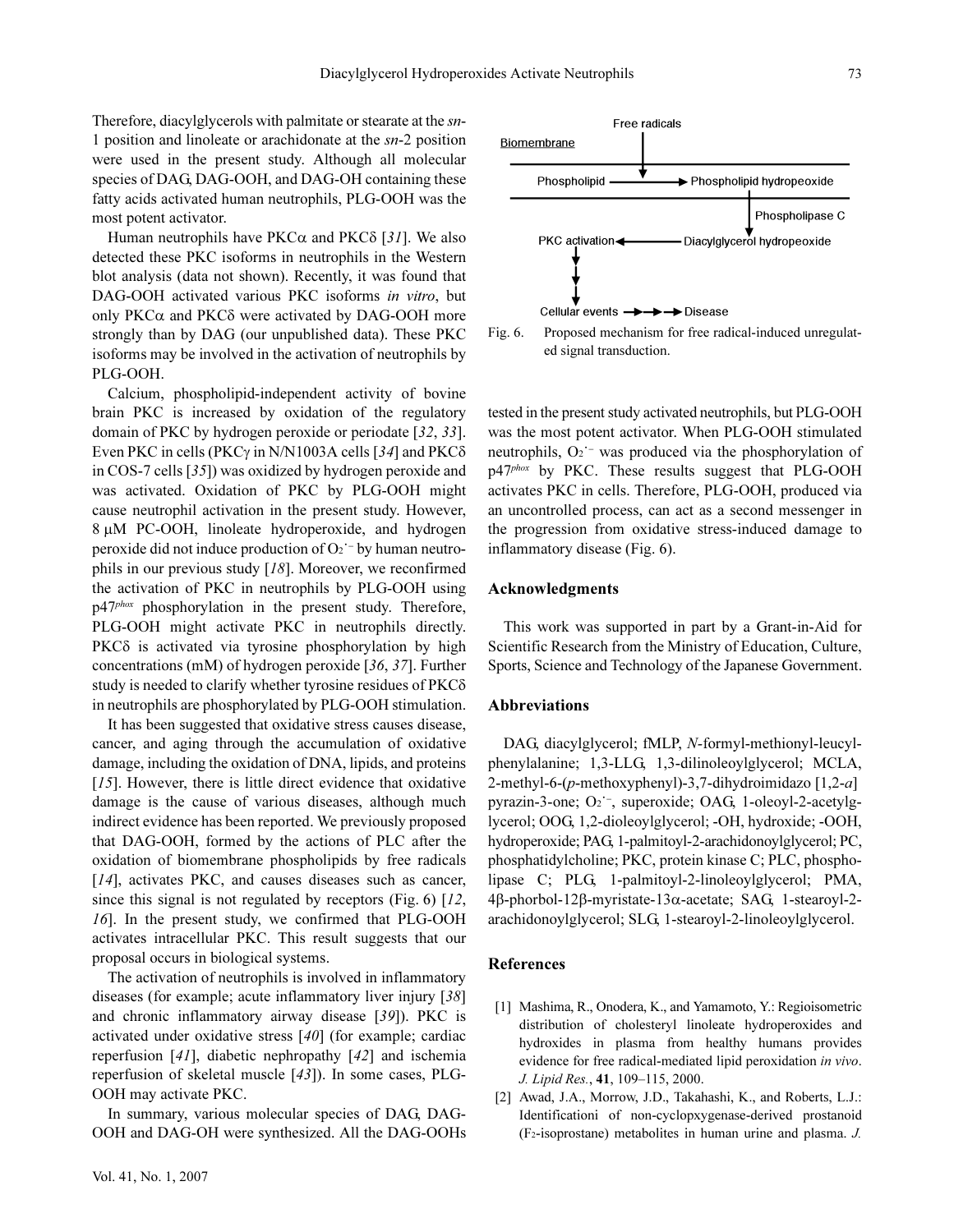Biol. Chem., 268, 4161–4169, 1993.

- [3] Uchida, K.: Protein-bound 4-hydroxy-2-nonenal as a marker of oxidative stress. J. Clin. Biochem. Nutr., 36, 1–10, 2005.
- [4] Itabe, H.: Searching for oxidized low-density lipoproteins in vivo. J. Clin. Biochem. Nutr., 37, 1–8, 2005.
- [5] Kagan, V.E., Borisenko, G.G., Tyurina, Y.Y., Tyurin, V.A., Jiang, J., Potapovich, A.I., Kini, V., Amoscato, A.A., and Fujii, Y.: Oxidative lipidomics of apoptosis: redox catalytic interactions of cytochrome c with cardiolipin and phosphatidylserine. Free Radic. Biol. Med., 37, 1963–1985, 2004.
- [6] Nomura, K., Imai, H., Koumura, T., Kobayashi, T., and Nakagawa, Y.: Mitochondrial phospholipid hydroperoxide glutathione peroxidase inhibits the release of cytochrome c from mitochondria by suppressing the peroxidation of cardiolipin in hypoglycaemia-induced apoptosis. Biochem. J., 351, 183–193, 2000.
- [7] Uchida, K.: Cellular response to bioactive lipid peroxidation products. Free Radic. Res., 33, 731–737, 2000.
- [8] Morrow, J.D. and Roberts, L.J.: The isoprostanes: unique bioactive products of lipid peroxidation. Prog. Lipid Res., 36, 1–21,1997.
- [9] Bochkov, V.N., Kadl, A., Huber, J., Gruber, F., Binder, B.R., and Leitinger, N.: Protective role of phospholipid oxidation products in endotoxin-induced tissue damage. Nature, 419, 77–81, 2002.
- [10] Huber, J., Boechzelt, H., Karten, B., Surboeck, M., Bochkov, V.N., Binder, B.R., Sattler, W., and Leitinger, N.: Oxidized cholesteryl linoleates stimulate endotherial cells to bind monocytes via the extracellular signal-regulated kinase 1/2 pathway. Arterioscler. Thromb. Vasc. Biol., 22, 581–586, 2002.
- [11] Matsura, T., Togawa, A., Kai, M., Nishida, T., Nakada, J., Ishibe, Y., Kojo, S., Yamamoto, Y., and Yamada, K.: The presence of oxidized phosphatidylserine on Fas-mediated apoptotic cell surface. Biochim. Biophys. Acta, 1736, 181– 188, 2005.
- [12] Takekoshi, S., Kambayashi, Y., Nagata, H., Takagi, T., Yamamoto, Y., and Watanabe, K.: Activation of protein kinase C by oxidized diacylglycerols. Biochem. Biophys. Res. Commun., 217, 654–660, 1995.
- [13] Castagna, M., Takai, Y., Kaibuchi, K., Sano, K., Kikkawa, U., and Nishizuka, Y.: Direct activation of calcium-activated, phospholipid-dependent protein kinase by tumor-promoting phorbol esters. J. Biol. Chem., 257, 7847–7851, 1982.
- [14] Kambayashi, Y., Takekoshi, S., Watanabe, K., and Yamamoto, Y.: Phospholipase C-dependent hydrolysis of phosphatidylcholine hydroperoxides to diacylglycerol hydroperoxides and its reduction by phospholipid hydroperoxide glutathione peroxidase. Redox Rep., 7, 29–33, 2002.
- [15] Halliwell, B. and Gutteridge, J.M.C.: Free Radicals in Biology and Medicine. 3rd Ed. Oxford University Press, New York, 1999.
- [16] Nishizuka, Y.: Studies and prospectives of the protein kinase C family for cellular regulation. Cancer, 63, 1892–1903, 1989.
- [17] Nishizuka, Y.: Protein kinase C and lipid signaling for sustained cellular responses. FASEB J., 9, 484–496, 1995.
- [18] Yamamoto, Y., Kambayashi, Y., Ito, T., Watanabe, K., and Nakano, M.: 1,2-Diacylglycerol hydroperoxides induce the generation and release of superoxide anion from human polymorphonuclear leukocytes. FEBS Lett., 412, 461–464, 1997.
- [19] Bass, D.A., Gerard, C., Olbrantz, P., Wilson, J., McCall, C.E., and McPhail, L.C.: Priming of the respiratory burst of neutrophils by diacylglecerol. Independence from activation or translocation of protein kinase C. J. Biol. Chem., 262, 6643–6649, 1987.
- [20] Watson, F., Robinson, J., and Edwards, S.W.: Protein kinase C-dependent and -independent activation of the NADPH oxidase of human neutrophils. J. Biol. Chem., 266, 7432– 7439, 1991.
- [21] Segal, A.W., Heyworth, P.G., Cockcroft, S., and Barrowman, M.M.: Stimulated neutrophils from patients with autosomal recessive chronic granulomatous disease fail to phosphorylate a Mr-44,000 protein. Nature, 316, 547–549, 1985.
- [22] Yamaguchi, M., Saeki, S., Yamane, H., Okamura, N., and Ishibashi, S.: Hyperphosphorylated p47-phox lost the ability to activate NADPH oxidase in guinea pig neutrophils. Biochem. Biophys. Res. Commun., 216, 203–208, 1995.
- [23] Yamamoto, Y., Brodsky, M.H., Baker, J.C., and Ames, B.N.: Detection and characterization of lipid hydroperoxides at picomole levels by high-performance liquid chromatography. Anal. Biochem., 160, 7–13, 1987.
- [24] Chan, H.W. and Levett, G.: Autoxidation of methyl linoleate. Separation and analysis of isomeric mixtures of methyl linoleate hydroperoxides and methyl hydroxylinoleates. Lipids, 12, 99–104, 1977.
- [25] Nakano, M.: Detemination of superoxide radical and singlet oxygen based on chemiluminescecne of luciferin analogs. Methods Enzymol., 186, 585–591, 1990.
- [26] El Benna, J., My-Chan Dang, P., Gaudry, M., Fay, M., Morel, F., Hakim, J., and Gougerot-Pocidalo, M.-A.: Phosphorylation of the respiratory burst oxidase subunit  $p67<sup>phox</sup>$  during human neutrophil activation. Regulation by protein kinase C-dependent and independent pathways. J. Biol. Chem., 272, 17204– 17208, 1997.
- [27] Patton, G.M., Fasulo, J.M., and Robins, S.J.: Separation of phospholipids and individual molecular species of phospholipids by high-performance liquid chromatography. J. Lipid Res., 23, 190–196, 1982.
- [28] Pratt, V.C., Watanabe, S., Bruera, E., Mackey, J., Clandinin, M.T., Baracos, V.E., and Field, C.J.: Plasma and neutrophil fatty acid composition in advanced cancer patients and response to fish oil supplementatioin. Br. J. Cancer, 87, 1370–1378, 2002.
- [29] Luostarinen, R., Boberg, M., and Saldeen, T.: Fatty acid composition in total phospholipids of human coronary arteries in sudden cardiac death. Atherosclerosis, 99, 187–193, 1993.
- [30] Novák, F., Tvrzická, E., Hamplová, B., Kolář, F., and Nováková, O.: Postnatal development of phospholipids and their fatty acid profile in rat heart. Mol. Cell. Biochem., 293, 23–33, 2006.
- [31] Kent, J.D., Sergeant, S., Burns, D.J., and McPhail, L.C.: Identification and regulation of protein kinase C-delta in